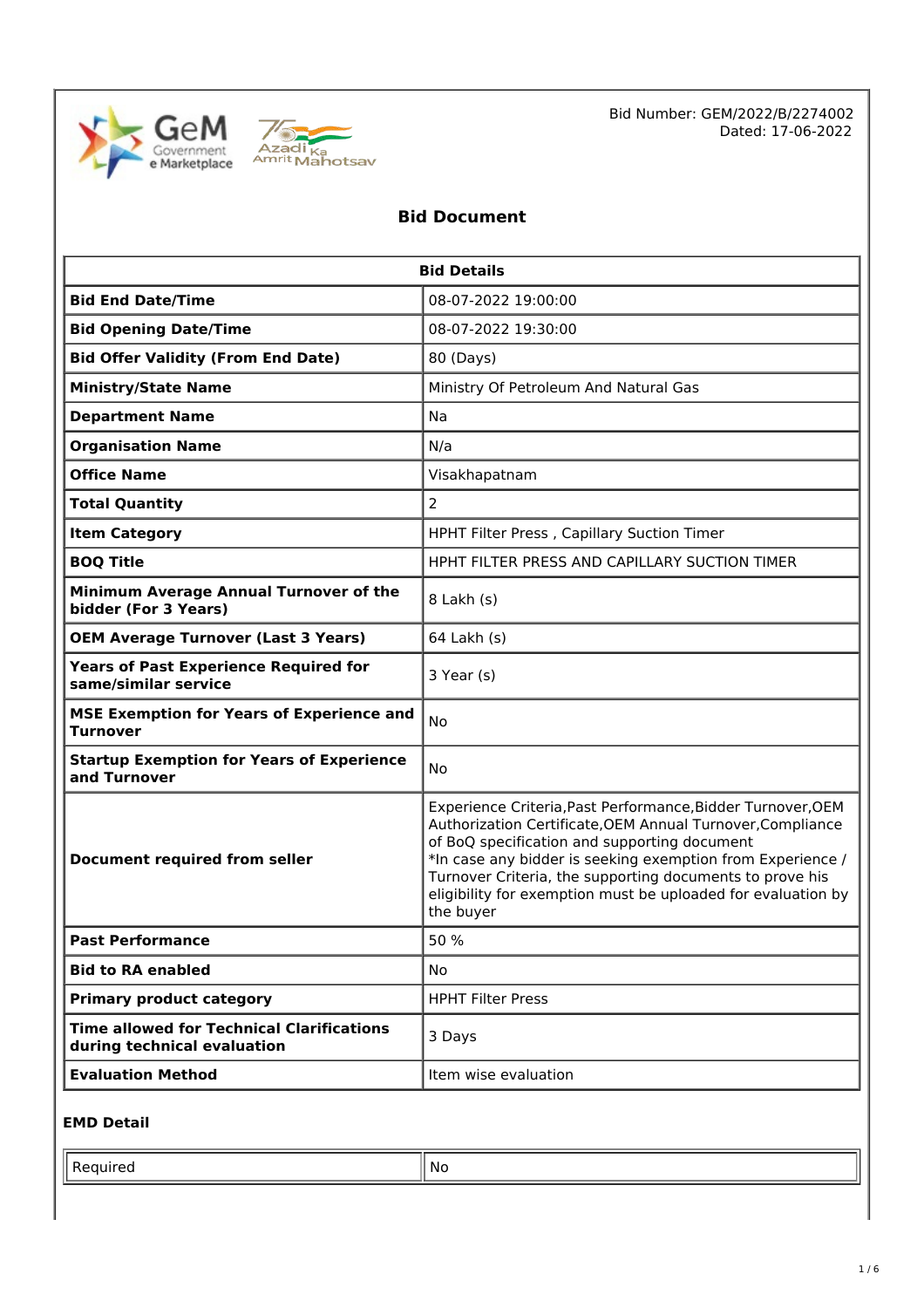## **ePBG Detail**

| Advisory Bank                       | ll State Bank of India |  |
|-------------------------------------|------------------------|--|
| ePBG Percentage(%)                  | 3.00                   |  |
| Duration of ePBG required (Months). | 26                     |  |

(a). The EMD % will be applicable for each schedule/group selected during Bid creation.

(b). EMD & Performance security should be in favour of Beneficiary, wherever it is applicable.

# **Beneficiary:**

Registrar (I/C) 2nd Floor, AU Engg College Main Block, Andhra University, Visakhapatnam, Andhra Pradesh 530003 (Dr. B Murali Krishna)

# **Splitting**

Bid splitting not applied.

# **MII Purchase Preference**

| ' MII<br>-------<br><br>י<br>$\sim$<br>.<br>. | $\mathsf{v}_{\mathsf{a}}$<br>−<br>. د |
|-----------------------------------------------|---------------------------------------|

### **MSE Purchase Preference**

| IL MSE<br>.<br>.<br>----<br>ாட்ட<br>$\overline{ }$ | $\sim$ |
|----------------------------------------------------|--------|

1. The minimum average annual financial turnover of the bidder during the last three years, ending on 31st March of the previous financial year, should be as indicated above in the bid document. Documentary evidence in the form of certified Audited Balance Sheets of relevant periods or a certificate from the Chartered Accountant / Cost Accountant indicating the turnover details for the relevant period shall be uploaded with the bid. In case the date of constitution / incorporation of the bidder is less than 3-year-old, the average turnover in respect of the completed financial years after the date of constitution shall be taken into account for this criteria.

2. Experience Criteria: In respect of the filter applied for experience criteria, the Bidder or its OEM {themselves or through reseller(s)} should have regularly, manufactured and supplied same or similar Category Products to any Central / State Govt Organization / PSU / Public Listed Company for number of Financial years as indicated above in the bid document before the bid opening date. Copies of relevant contracts to be submitted along with bid in support of having supplied some quantity during each of the Financial year. In case of bunch bids, the category of primary product having highest value should meet this criterion.

3. OEM Turn Over Criteria: The minimum average annual financial turnover of the OEM of the offered product during the last three years, ending on 31st March of the previous financial year, should be as indicated in the bid document. Documentary evidence in the form of certified Audited Balance Sheets of relevant periods or a certificate from the Chartered Accountant / Cost Accountant indicating the turnover details for the relevant period shall be uploaded with the bid. In case the date of constitution / incorporation of the OEM is less than 3 year old, the average turnover in respect of the completed financial years after the date of constitution shall be taken into account for this criteria.

4. Preference to Make In India products (For bids < 200 Crore):Preference shall be given to Class 1 local supplier as defined in public procurement (Preference to Make in India), Order 2017 as amended from time to time and its subsequent Orders/Notifications issued by concerned Nodal Ministry for specific Goods/Products. The minimum local content to qualify as a Class 1 local supplier is denoted in the bid document. If the bidder wants to avail the Purchase preference, the bidder must upload a certificate from the OEM regarding the percentage of the local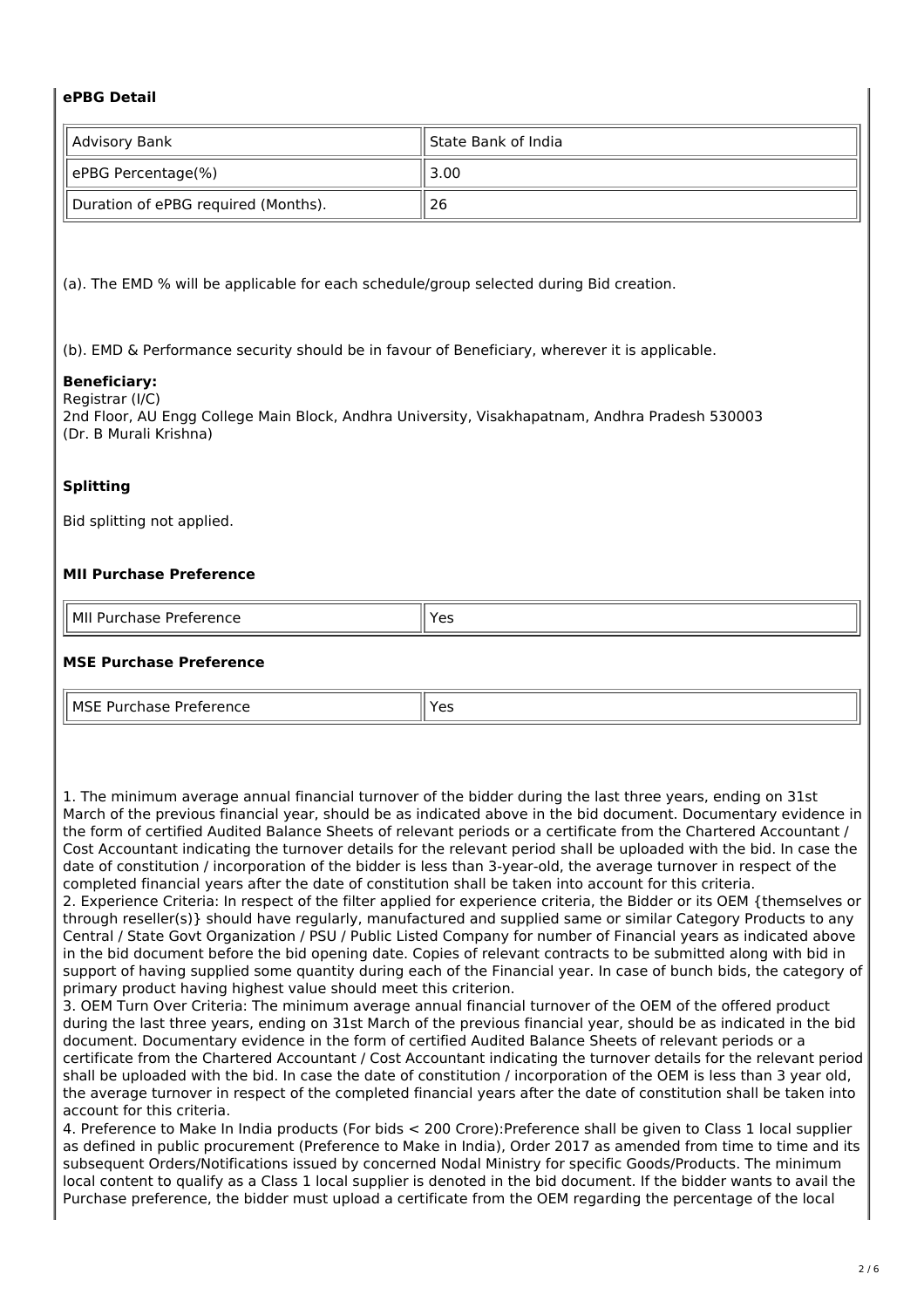content and the details of locations at which the local value addition is made along with their bid, failing which no purchase preference shall be granted. In case the bid value is more than Rs 10 Crore, the declaration relating to percentage of local content shall be certified by the statutory auditor or cost auditor, if the OEM is a company and by a practicing cost accountant or a chartered accountant for OEMs other than companies as per the Public Procurement (preference to Make-in -India) order 2017 dated 04.06.2020. Only Class-I and Class-II Local suppliers as per MII order dated 4.6.2020 will be eligible to bid. Non - Local suppliers as per MII order dated 04.06.2020 are not eligible to participate. However, eligible micro and small enterprises will be allowed to participate .In case Buyer has selected Purchase preference to Micro and Small Enterprises clause in the bid, the same will get precedence over this clause.

5. Purchase preference to Micro and Small Enterprises (MSEs): Purchase preference will be given to MSEs as defined in Public Procurement Policy for Micro and Small Enterprises (MSEs) Order, 2012 dated 23.03.2012 issued by Ministry of Micro, Small and Medium Enterprises and its subsequent Orders/Notifications issued by concerned Ministry. If the bidder wants to avail the Purchase preference, the bidder must be the manufacturer of the offered product in case of bid for supply of goods. Traders are excluded from the purview of Public Procurement Policy for Micro and Small Enterprises. In respect of bid for Services, the bidder must be the Service provider of the offered Service. Relevant documentary evidence in this regard shall be uploaded along with the bid in respect of the offered product or service. If L-1 is not an MSE and MSE Seller (s) has/have quoted price within L-1+ 15% (Selected by Buyer)of margin of purchase preference /price band defined in relevant policy, such Seller shall be given opportunity to match L-1 price and contract will be awarded for 25%(selected by Buyer) percentage of total QUANTITY.

6. Estimated Bid Value indicated above is being declared solely for the purpose of guidance on EMD amount and for determining the Eligibility Criteria related to Turn Over, Past Performance and Project / Past Experience etc. This has no relevance or bearing on the price to be quoted by the bidders and is also not going to have any impact on bid participation. Also this is not going to be used as a criteria in determining reasonableness of quoted prices which would be determined by the buyer based on its own assessment of reasonableness and based on competitive prices received in Bid / RA process.

7. Past Performance: The Bidder or its OEM {themselves or through re-seller(s)} should have supplied same or similar Category Products for 50% of bid quantity, in at least one of the last three Financial years before the bid opening date to any Central / State Govt Organization / PSU / Public Listed Company. Copies of relevant contracts (proving supply of cumulative order quantity in any one financial year) to be submitted along with bid in support of quantity supplied in the relevant Financial year. In case of bunch bids, the category related to primary product having highest bid value should meet this criterion.

#### **Evaluation Method** ( Item Wise Evaluation Method )

Contract will be awarded schedulewise and the determination of L1 will be done separately for each schedule. The details of item-consignee combination covered under each schedule are as under:

| $\parallel$ Evaluation Schedules $\parallel$ | lltem/Category          | Quantity |
|----------------------------------------------|-------------------------|----------|
| ll Schedule 1                                | Hpht Filter Press       |          |
| ll Schedule 2                                | Capillary Suction Timer |          |

# **HPHT Filter Press**

**(Minimum 50% and 20% Local Content required for qualifying as Class 1 and Class 2 Local Supplier respectively)**

Brand Type **Unbranded** 

#### **Technical Specifications**

| <b>Specification Document</b> |  |
|-------------------------------|--|
| BOQ Detail Document           |  |

Advisory-Please refer attached BOQ document for detailed consignee list and delivery period.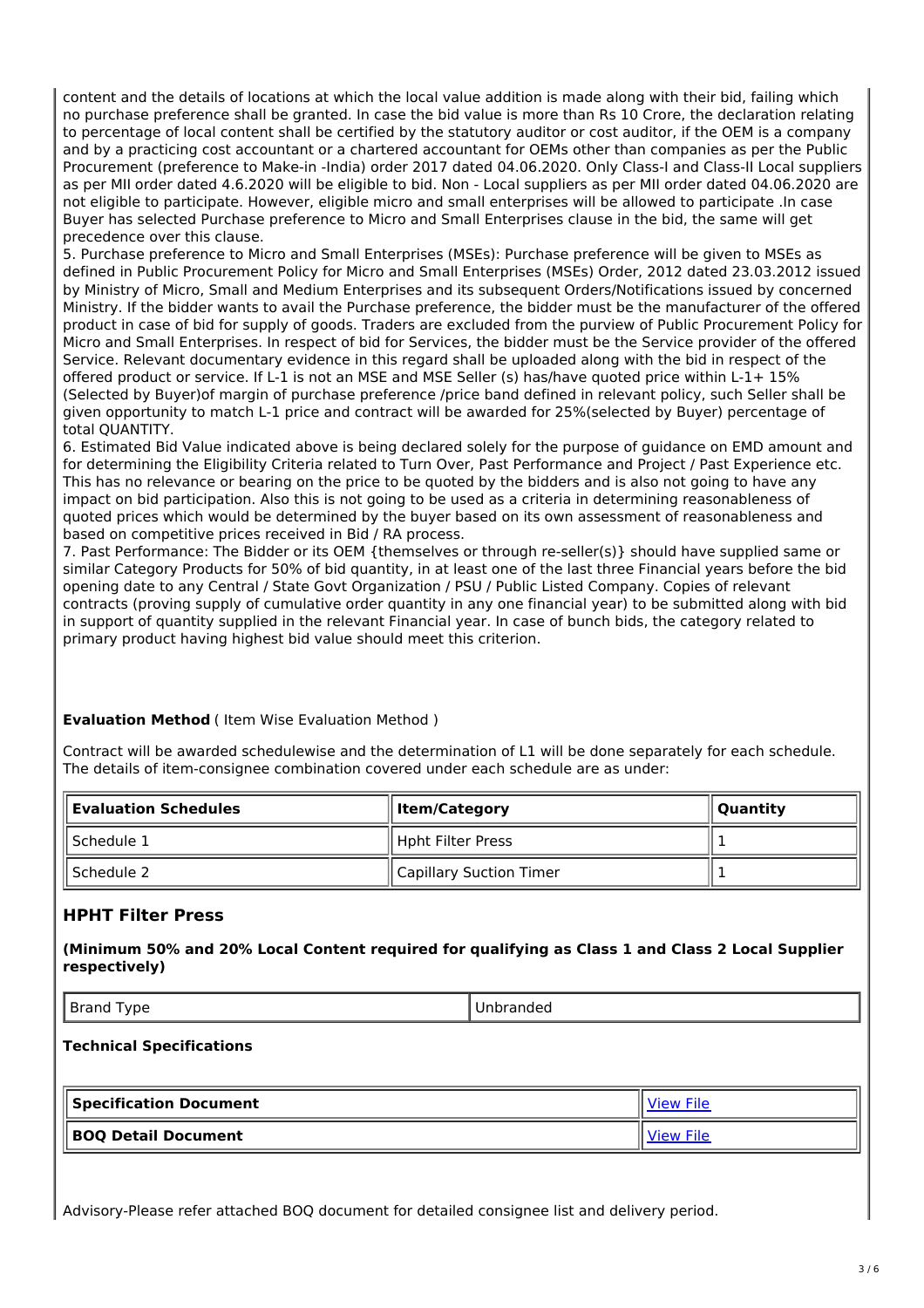### **Consignees/Reporting Officer and Quantity**

| S.No. | Consignee/Reporti<br>ng Officer | <b>Address</b>                                                                                                                     | Quantity | <b>Delivery Days</b> |
|-------|---------------------------------|------------------------------------------------------------------------------------------------------------------------------------|----------|----------------------|
|       | Koratana<br>Ramakrishna         | 530003, Indian Institute of<br>Petroleum & Energy, 2nd Floor,<br>Main Building, Andhra<br>University College of<br>Engineering (A) |          | 84                   |

# **Capillary Suction Timer**

**(Minimum 50% and 20% Local Content required for qualifying as Class 1 and Class 2 Local Supplier respectively)**

Brand Type **National Struck Community** Brand Type **Unbranded** 

## **Technical Specifications**

| $\parallel$ Specification Document $\parallel$ | <b>View File</b> |
|------------------------------------------------|------------------|
| <b>BOQ Detail Document</b>                     | <b>View File</b> |

Advisory-Please refer attached BOQ document for detailed consignee list and delivery period.

#### **Consignees/Reporting Officer and Quantity**

| S.No. | Consignee/Reporti<br>ng Officer | <b>Address</b>                                                                                                                     | Quantity | <b>Delivery Days</b> |
|-------|---------------------------------|------------------------------------------------------------------------------------------------------------------------------------|----------|----------------------|
|       | Koratana<br>Ramakrishna         | 530003, Indian Institute of<br>Petroleum & Energy, 2nd Floor,<br>Main Building, Andhra<br>University College of<br>Engineering (A) |          | 84                   |

# **Buyer Added Bid Specific Terms and Conditions**

1. **Generic**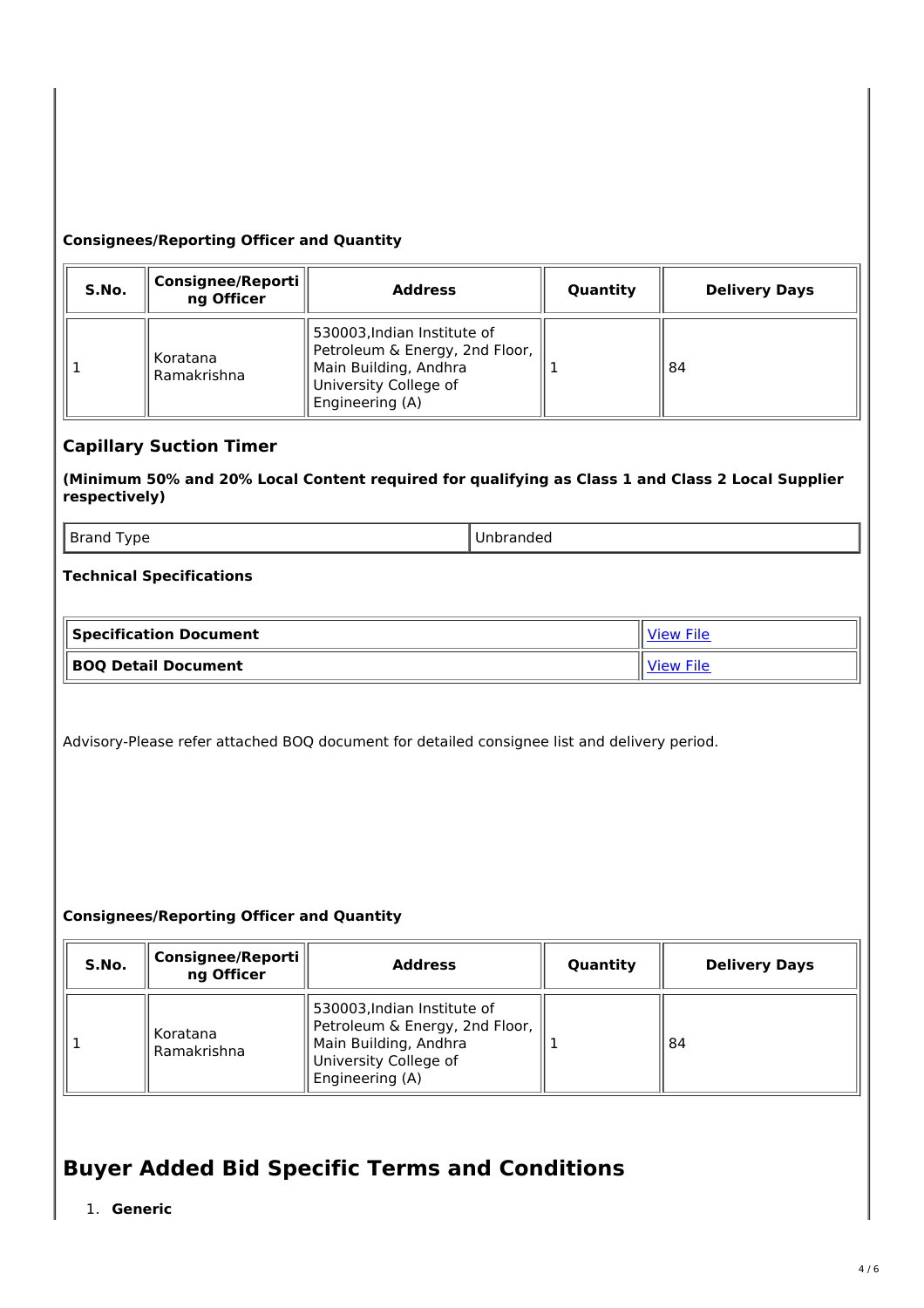OPTION CLAUSE: The Purchaser reserves the right to increase or decrease the quantity to be ordered up to 25 percent of bid quantity at the time of placement of contract. The purchaser also reserves the right to increase the ordered quantity by up to 25% of the contracted quantity during the currency of the contract at the contracted rates. Bidders are bound to accept the orders accordingly.

#### 2. **Warranty**

Timely Servicing / rectification of defects during warranty period: After having been notified of the defects / service requirement during warranty period, Seller has to complete the required Service / Rectification within 3 days time limit. If the Seller fails to complete service / rectification with defined time limit, a penalty of 0.5% of Unit Price of the product shall be charged as penalty for each week of delay from the seller. Seller can deposit the penalty with the Buyer directly else the Buyer shall have a right to recover all such penalty amount from the Performance Security (PBG).Cumulative Penalty cannot exceed more than 10% of the total contract value after which the Buyer shall have the right to get the service / rectification done from alternate sources at the risk and cost of the Seller besides forfeiture of PBG. Seller shall be liable to re-imberse the cost of such service / rectification to the Buyer.

#### 3. **Generic**

Actual delivery (and Installation & Commissioning (if covered in scope of supply)) is to be done at following address Indian Institute of Petroleum and Engineering,2nd Floor, AU Engg College Main Block, Andhra University, Andhra Pradesh Visakhapatnam - 530003.

#### 4. **Turnover**

Bidder Turn Over Criteria: The minimum average annual financial turnover of the bidder during the last three years, ending on 31st March of the previous financial year, should be as indicated in the bid document. Documentary evidence in the form of certified Audited Balance Sheets of relevant periods or a certificate from the Chartered Accountant / Cost Accountant indicating the turnover details for the relevant period shall be uploaded with the bid. In case the date of constitution / incorporation of the bidder is less than 3 year old, the average turnover in respect of the completed financial years after the date of constitution shall be taken into account for this criteria.

#### 5. **Generic**

Bidders are advised to check applicable GST on their own before quoting. Buyer will not take any responsibility in this regards. GST reimbursement will be as per actuals or as per applicable rates (whichever is lower), subject to the maximum of quoted GST %.

#### 6. **Generic**

Bidder shall submit the following documents along with their bid for Vendor Code Creation:

- a. Copy of PAN Card.
- b. Copy of GSTIN.
- c. Copy of Cancelled Cheque.
- d. Copy of EFT Mandate duly certified by Bank.

#### 7. **Warranty**

Warranty period of the supplied products shall be 2 years from the date of final acceptance of goods or after completion of installation, commissioning & testing of goods (if included in the scope of supply), at consignee location. OEM Warranty certificates must be submitted by Successful Bidder at the time of delivery of Goods. The seller should guarantee the rectification of goods in case of any break down during the guarantee period. Seller should have well established Installation, Commissioning, Training, Troubleshooting and Maintenance Service group in INDIA for attending the after sales service. Details of Service Centres near consignee destinations are to be uploaded along with the bid.

#### 8. **Scope of Supply**